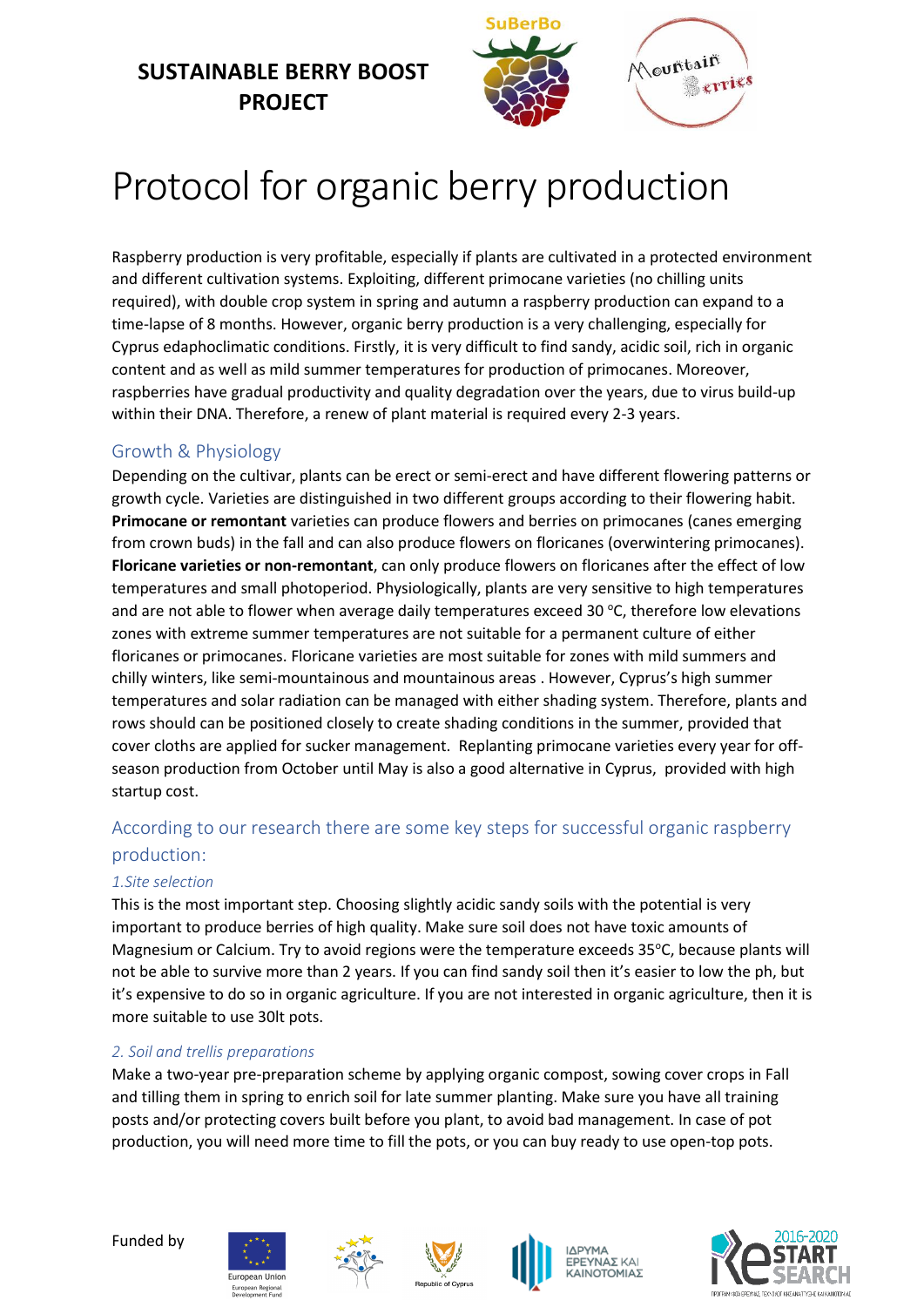## **SUSTAINABLE BERRY BOOST PROJECT**



#### *3.Variety selection*

Make sure you choose 2 or 3 varieties, so that you can cover 2 months period for each cropping system. For example, an early primocane variety can bear fruit during April and by mowing down the canes, a new fall fruiting production will be set again in August and September. A mid-season variety can offer production in May and then again in September-October. A late season variety is suitable for harvesting from mid-May to mid-June and again from October-November. Plastic covers can also extend or bring production earlier in any given variety. Lastly, if you want to fill in the gap of June-July as well as December-February you will have to use floricane varieties with green protecting nets for summer production as well as expensive winter varieties with loyalties.

#### *4.Cultivation system*

With proper management of primocanes the producer start harvest in spring and in the fall. By planting in late summer, you will have a production window October-December. Thereafter, the plants will go into dormancy for January-February. By combining, greenhouse the plants will be able to have first production from April until mid -June. Not to mention the primocane harvest in from August- November. New varieties require training using metal or wooden posts, with plastic strings to whole the lateral growth of the plants. If you are an organic producer and intend to plant in the soil, make sure to use plastic mulch to control suckers. One of the most important quality parameters is sucker control, if you don't control suckers in the summers, you will end up having low volumes and quality of fruits.

#### *5.Protecting nets/covers*

Depending on the climatic conditions, protecting nets or plastics are essential in over a greenhouse of a polytunnel to ensure anti-hail system as well extension of the season. Moreover, shading cloths are required for production the hot parts of the island.

#### *6.Soil moisture, EC and pH*

The best soil moisture is an average daily 15-20% of available water, to ensure adequate water potential. If you choose a sandy soil, the water is usually leached faster, therefore you may need to re-water. Additionally, optimum prices of EC and pH, are 1,5μS/cm and 6 respectively. According to the environmental conditions (temperature, RH and solar radiation) these three parameters need to be monitor and regulated weekly, to ensure maximum productivity. The amount of water required can be calculated according to the evapotranspiration rate of the terroir.

#### *7.Bio-stimulants*

Biostimulants as well as bio-fertilizers are also essential for maximum profitability depending on the season. What most bio-stimulants are effective for is the increased efficiency of nutrient uptake, frost protection, flower induction, increased yields as well as vigorous plants. According to our, study some biostimulants are better applied and especially for soil moisture retention, perfect root growth and resilience in drought or cold conditions. Specifically, bio-stimulants with organic content and microbes are most suited to maintain a healthy root system and increase nutrient uptake at extreme soil conditions. However, osmoconditioning products with plant hormones as well as algal extracts prove very resourceful for drought conditions but seem to confuse plant growth promotion system. To be more specific, Osmo-conditioning product can increase stomatal conductance in case of drought stress, subsequently increase rate of transpiration, causing plants to lose water. This type of osmo-conditioning products should be avoided at drought conditions, but should be used during floral induction and colder weather, or at the beginning of the cultivation. Raspberries are not nitrogen intensive and usually excessive nitrogen will promote growth but will not increase production.

Funded by